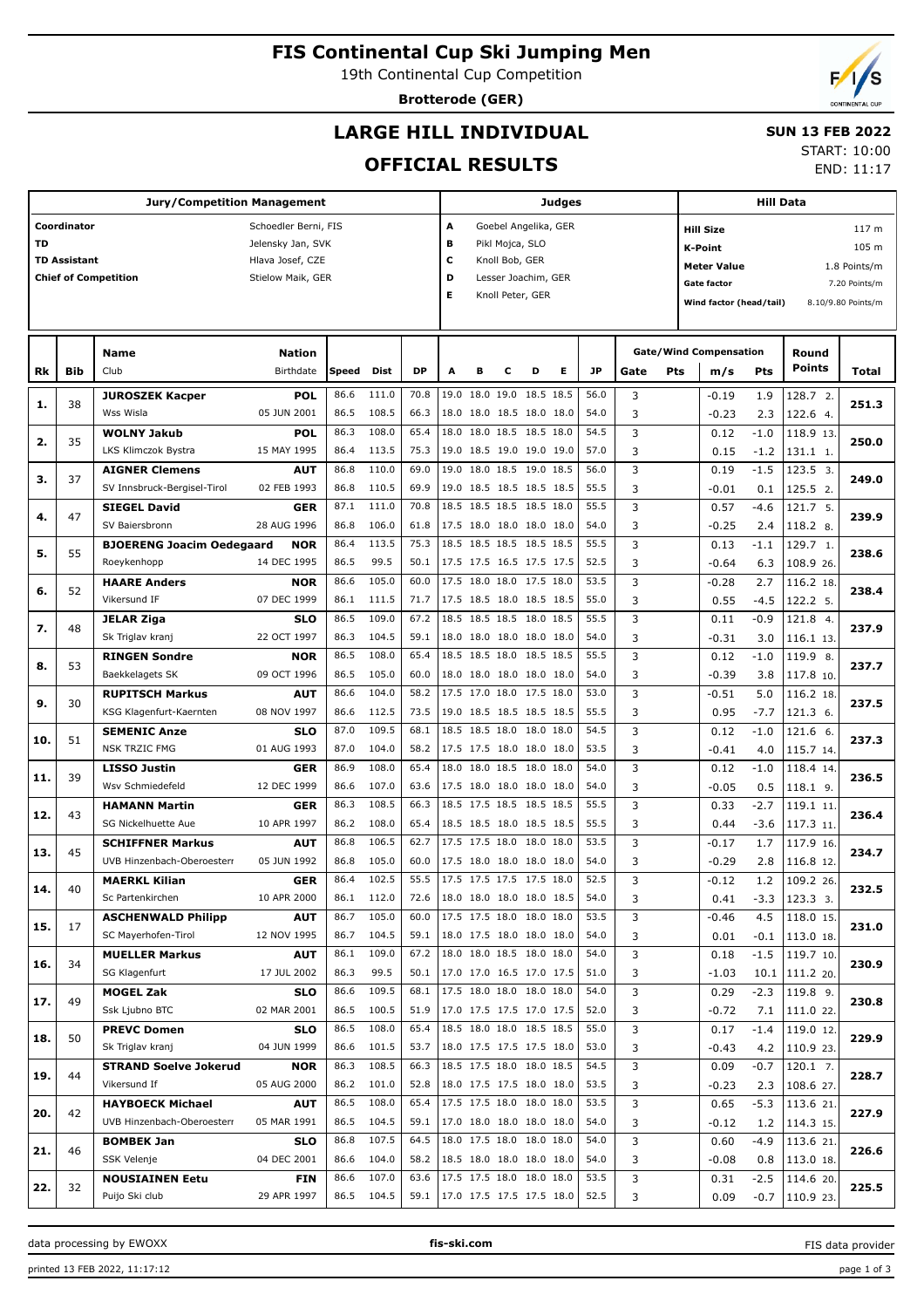# **FIS Continental Cup Ski Jumping Men**

19th Continental Cup Competition

**Brotterode (GER)**



END: 11:17

## **LARGE HILL INDIVIDUAL**

#### **SUN 13 FEB 2022** START: 10:00

## **OFFICIAL RESULTS**

|     |            | <b>Name</b>                   | <b>Nation</b> |        |       |           |      |           |                          |           |   |           | <b>Gate/Wind Compensation</b> |     |         | Round  |               |       |
|-----|------------|-------------------------------|---------------|--------|-------|-----------|------|-----------|--------------------------|-----------|---|-----------|-------------------------------|-----|---------|--------|---------------|-------|
| Rk  | <b>Bib</b> | Club                          | Birthdate     | lSpeed | Dist  | <b>DP</b> | A    | в         | с                        | D         | Е | <b>JP</b> | Gate                          | Pts | m/s     | Pts    | <b>Points</b> | Total |
| 23. | 36         | <b>BARTOL Tilen</b>           | <b>SLO</b>    | 86.5   | 103.0 | 56.4      | 18.0 | 17.5 18.0 |                          | 17.5 18.0 |   | 53.5      | 3                             |     | 0.48    | $-3.9$ | 106.0 28.     | 224.3 |
|     |            | SSK Sam Ihan                  | 17 APR 1997   | 86.5   | 108.5 | 66.3      |      |           | 18.5 18.0 18.5 18.0 18.5 |           |   | 55.0      | 3                             |     | 0.37    | $-3.0$ | 118.3 7.      |       |
| 24. | 23         | <b>VITEZ Patrik</b>           | <b>SLO</b>    | 86.4   | 103.0 | 56.4      |      |           | 17.5 17.0 17.0 17.5 17.5 |           |   | 52.0      | 3                             |     | $-0.24$ | 2.4    | 110.8 25.     | 224.2 |
|     |            | Ssk Velenje                   | 14 JUN 1998   | 86.8   | 103.5 | 57.3      |      |           | 17.5 17.5 18.0 17.5 18.0 |           |   | 53.0      | 3                             |     | $-0.32$ | 3.1    | 113.4 17.     |       |
| 25. | 29         | <b>FREITAG Richard</b>        | <b>GER</b>    | 86.6   | 105.5 | 60.9      |      |           | 18.0 18.0 18.0 18.0 18.5 |           |   | 54.0      | 3                             |     | 0.28    | $-2.3$ | 112.6 23.     | 223.4 |
|     |            | SG Nickelhuette Aue           | 14 AUG 1991   | 86.7   | 105.0 | 60.0      |      |           | 18.0 17.5 18.0 18.0 18.0 |           |   | 54.0      | 3                             |     | 0.40    | $-3.2$ | 110.8 25.     |       |
| 26. | 56         | <b>WOHLGENANNT Ulrich</b>     | <b>AUT</b>    | 86.6   | 103.0 | 56.4      |      |           | 18.0 18.0 17.5 17.5 17.5 |           |   | 53.0      | 3                             |     | $-0.24$ | 2.4    | 111.8 24.     | 222.9 |
|     |            | SK Kehlegg-Vorarlberg         | 01 AUG 1994   | 86.6   | 100.0 | 51.0      |      |           | 17.5 17.0 17.5 16.5 17.0 |           |   | 51.5      | 3                             |     | $-0.88$ | 8.6    | 111.1 21.     |       |
| 27. | 21         | <b>INSAM Alex</b>             | <b>ITA</b>    | 86.1   | 101.5 | 53.7      |      |           | 17.5 17.5 17.5 17.5 17.5 |           |   | 52.5      | 3                             |     | $-0.24$ | 2.4    | 108.6 27.     | 222.8 |
|     |            | <b>GRUPPO SPORTIVO FIAMME</b> | 19 DEC 1997   | 85.8   | 105.0 | 60.0      |      |           | 17.5 17.5 18.0 17.5 18.0 |           |   | 53.0      | 3                             |     | $-0.12$ | 1.2    | 114.2 16.     |       |
| 28. | 8          | <b>KOLOBOV Maksim</b>         | <b>RUS</b>    | 86.4   | 102.0 | 54.6      |      |           | 17.0 16.0 17.0 17.0 17.0 |           |   | 51.0      | 3                             |     | 0.13    | $-1.1$ | 104.5 30.     | 206.2 |
|     |            | <b>GAU SSHOR ZVS Sakhalin</b> | 10 APR 2002   | 86.1   | 99.5  | 50.1      |      |           | 17.0 17.0 17.5 17.0 17.5 |           |   | 51.5      | 3                             |     | $-0.01$ | 0.1    | 101.7 28.     |       |
| 29. | 28         | <b>KOT Maciej</b>             | <b>POL</b>    | 86.6   | 109.0 | 67.2      |      |           | 17.5 17.5 17.5 18.0 18.0 |           |   | 53.0      | 3                             |     | 0.28    | $-2.3$ | 117.9 16.     | 160.6 |
|     |            | AZS Zakopane                  | 09 JUN 1991   | 86.6   | 71.0  | $-1.2$    |      |           | 13.0 13.5 12.0 13.0 13.0 |           |   | 39.0      | 3                             |     | $-0.50$ | 4.9    | 42.7<br>29.   |       |
| 30. | 31         | <b>ZNISZCZOL Aleksander</b>   | <b>POL</b>    | 87.0   | 101.0 | 52.8      |      |           | 17.0 16.0 17.0 17.0 17.5 |           |   | 51.0      | 3                             |     | $-0.08$ | 0.8    | 104.6 29.     | 104.6 |
|     |            | <b>WSS Wisla</b>              | 08 MAR 1994   |        |       |           |      |           |                          |           |   |           |                               |     |         |        |               |       |

|     |                | Not qualified for final round                        |                           |      |            |      |                               |  |      |   |                |       |
|-----|----------------|------------------------------------------------------|---------------------------|------|------------|------|-------------------------------|--|------|---|----------------|-------|
| 31. | 16             | <b>KRZAK Jaroslaw</b>                                | <b>POL</b>                |      | 86.8 102.0 | 54.6 | 18.0 17.0 17.5 17.5 17.5      |  | 52.5 | 3 | $-3.2$<br>0.40 | 103.9 |
|     |                | PKS Olimpijczyk                                      | 01 AUG 2000               |      |            |      |                               |  |      |   |                |       |
| 32. | 15             | <b>MERILAEINEN Eetu</b>                              | <b>FIN</b>                |      | 86.5 101.0 | 52.8 | 17.5 17.0 17.0 17.0 17.0      |  | 51.0 | 3 | 0.32<br>$-2.6$ | 101.2 |
|     |                | Jyvaeskylae Ski club                                 | 19 APR 1997               |      |            |      |                               |  |      |   |                |       |
| 33. | 33             | <b>WESTERHEIM Oscar P</b><br>Baekkelagets SK         | <b>NOR</b><br>03 JAN 1996 | 86.5 | 101.0      | 52.8 | 18.0 17.5 16.5 17.5 17.0      |  | 52.0 | 3 | 0.46<br>$-3.7$ | 101.1 |
|     |                | <b>HEIKKINEN Kalle</b>                               | <b>FIN</b>                |      |            |      |                               |  |      |   |                |       |
| 34. | 14             | Kuusamon Era-veikot                                  | 16 SEP 1999               | 86.1 | 98.0       | 47.4 | 17.0 16.5 17.0 17.0 16.5      |  | 50.5 | 3 | 0.15<br>$-1.2$ | 96.7  |
|     |                | <b>BAZHENOV Aleksandr</b>                            | <b>RUS</b>                | 85.8 | 98.5       | 48.3 | 17.0 17.0 17.5 17.0 17.0      |  |      |   |                |       |
| 35. | 20             | ZDUSHOR ZVS CSP                                      | 13 JUL 1995               |      |            |      |                               |  | 51.0 | 3 | 0.34<br>$-2.8$ | 96.5  |
| 36. | 12             | <b>MAKSIMOCHKIN Mikhail</b>                          | <b>RUS</b>                | 86.4 | 97.0       | 45.6 | 17.0 17.0 17.0 17.0 17.0      |  | 51.0 | 3 | 0.03<br>$-0.2$ | 96.4  |
|     |                | Sdushor CSP N. Novgorod Dina                         | 29 AUG 1993               |      |            |      |                               |  |      |   |                |       |
| 37. | 4              | <b>CONTAMINE Mathis</b>                              | <b>FRA</b>                | 86.2 | 97.5       | 46.5 | 16.5 17.0 16.5 17.0 17.0      |  | 50.5 | 3 | $-1.9$<br>0.24 | 95.1  |
|     |                | Courchevel                                           | 14 SEP 2001               |      |            |      |                               |  |      |   |                |       |
| 38. | 25             | <b>SCHULER Andreas</b>                               | <b>SUI</b>                | 86.9 | 95.5       | 42.9 | 18.0 17.0 17.0 16.5 17.5      |  | 51.5 | 3 | 0.04<br>$-0.3$ | 94.1  |
|     |                | Einsiedeln                                           | 30 DEC 1995               |      |            |      |                               |  |      |   |                |       |
| 39. | 13             | <b>URLAUB Andrew</b>                                 | <b>USA</b>                | 86.2 | 94.0       | 40.2 | 17.0 16.5 16.0 16.5 16.0      |  | 49.0 | 3 | 3.9<br>$-0.40$ | 93.1  |
|     |                | Flying Eagles Ski Club                               | 12 APR 2001               |      |            |      |                               |  |      |   |                |       |
| 40. | 3              | <b>PURTOV Mikhail</b>                                | <b>RUS</b>                | 86.1 | 95.0       | 42.0 | 17.0 16.5 16.5 17.0 16.5      |  | 50.0 | 3 | 0.09<br>$-0.7$ | 91.3  |
|     |                | Sdushor Aist nizhny tagil<br><b>BATBY Alessandro</b> | 28 MAY 2002<br><b>FRA</b> |      |            |      |                               |  |      |   |                |       |
| 41. | 6              | C.S courchevel                                       | 20 NOV 2001               | 86.6 | 95.5       | 42.9 | 16.5 16.5 16.5 16.5 16.5      |  | 49.5 | 3 | 0.17<br>$-1.4$ | 91.0  |
|     |                | <b>MURANKA Klemens</b>                               | <b>POL</b>                |      |            |      |                               |  |      |   |                |       |
| 42. | 27             | TS Wisla Zakopane                                    | 31 AUG 1994               | 86.6 | 92.0       | 36.6 | 16.0 16.5 16.0 16.5 16.0      |  | 48.5 | 3 | 4.9<br>$-0.50$ | 90.0  |
|     |                | <b>FOUBERT Valentin</b>                              | <b>FRA</b>                |      |            |      |                               |  |      |   |                |       |
| 43. | $\overline{2}$ | C.S courchevel                                       | 17 AUG 2002               | 86.3 | 89.0       | 31.2 | 15.5 15.5 15.5 15.5 16.0 46.5 |  |      | 3 | $-0.90$<br>8.8 | 86.5  |
| 44. | 5              | <b>HOLIK Frantisek</b>                               | <b>CZE</b>                | 86.0 | 92.5       | 37.5 | 16.5 16.5 16.5 16.5 16.5      |  | 49.5 | 3 | 0.07<br>$-0.6$ | 86.4  |
|     |                | LSK Lomnice nad Popelkou-Dul                         | 23 OCT 1998               |      |            |      |                               |  |      |   |                |       |
| 45. | 18             | <b>CECON Francesco</b>                               | <b>ITA</b>                | 86.7 | 93.5       | 39.3 | 14.5 16.5 15.5 15.5 15.5      |  | 46.5 | 3 | $-0.02$<br>0.2 | 86.0  |
|     |                | BACHMANN SPORT COLLEGE S                             | 13 NOV 2001               |      |            |      |                               |  |      |   |                |       |
| 46. | $\mathbf{1}$   | <b>ALTER Markkus</b>                                 | <b>EST</b>                | 86.2 | 91.5       | 35.7 | 16.0 15.0 16.0 16.5 16.0      |  | 48.0 | 3 | $-0.04$<br>0.4 | 84.1  |
|     |                | Pohjakotkas Sport society                            | 27 JUN 2002               |      |            |      |                               |  |      |   |                |       |
| 47. | 26             | <b>HAUSWIRTH Sandro</b>                              | <b>SUI</b>                | 86.5 | 89.5       | 32.1 | 16.0 16.0 16.0 16.5 16.0      |  | 48.0 | 3 | $-0.03$<br>0.3 | 80.4  |
|     |                | Gstaad                                               | 29 AUG 2000               |      |            |      |                               |  |      |   |                |       |

data processing by EWOXX **fis-ski.com**

printed 13 FEB 2022, 11:17:12 page 2 of 3

FIS data provider